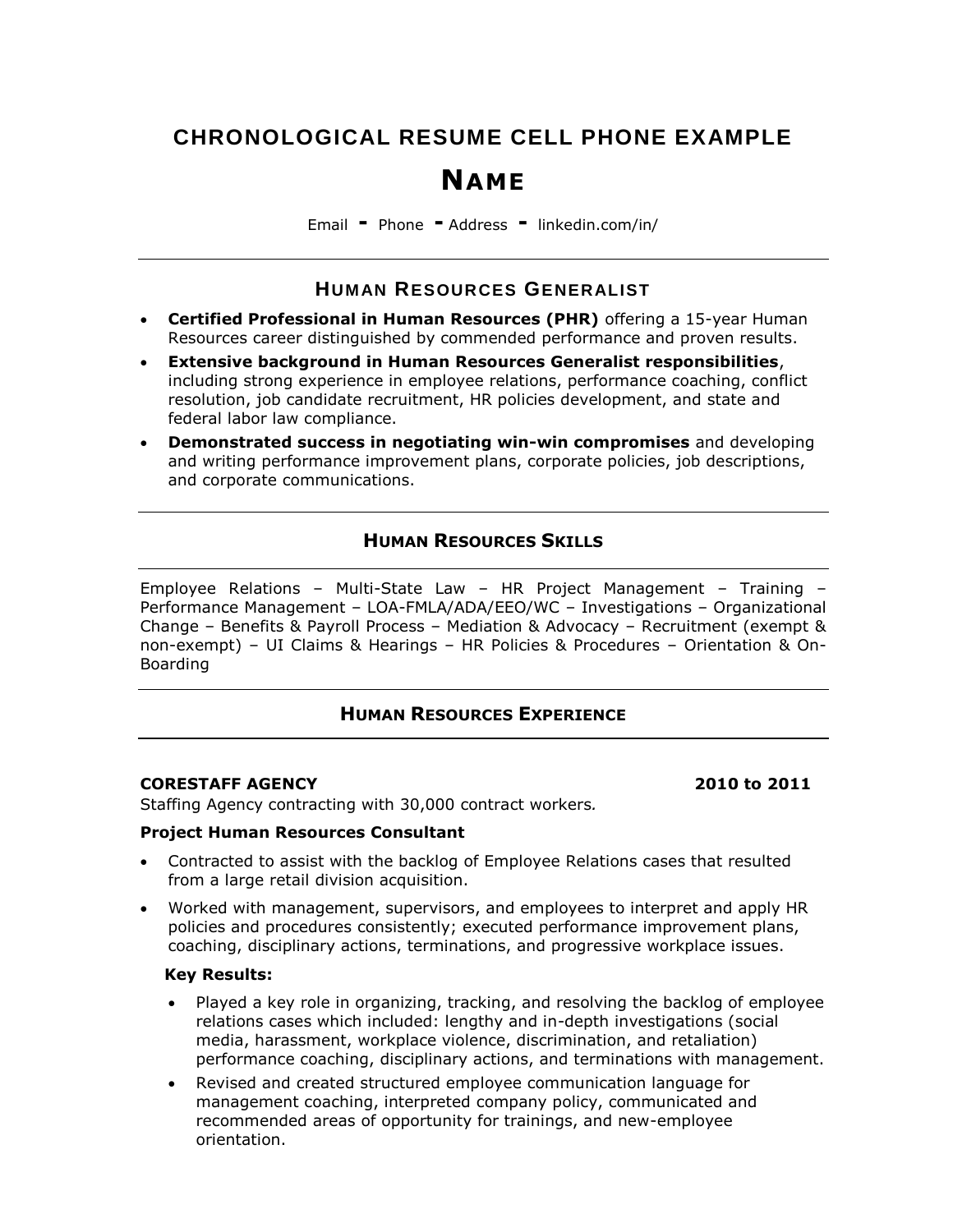#### **GREENLIGHT FINANCIAL SERVICES 2003 to 2009**

Privately owned full service Mortgage Company with 350 employees.

#### **Human Resources Manager (2006 to 2009)**

• Promoted to fulfill a broad range of HR functions, including performance management, employee relations (organizational change, RIF, investigations), recruiting, on-boarding employees, administering benefits, and processing payroll (ADP).

## **Key Results:**

- Strategic partner to Senior Management on organizational change projects, transitions, and executions.
- Fostered an open-door environment conducive to positive dialogue across the organization.
- Individualized one-on-one coaching sessions with supervisors and managers that contributed to a decline in employee relations issues.
- Restructured bi-weekly payroll to semi-monthly processing including calculations of commission and recoverable draw pays.
- Implemented web-based pay statements (I-Paystatements-ADP).
- Researched, selected, and implemented web based ATS system (Taleo).
- Collaborated with outside counsel regarding mediation and deposition sessions.
- Developed new-hire interactive onboarding program to foster inclusiveness and promote employee engagement while highlighting HR information and company commitments.

### **Senior Human Resources Generalist** (**2003 to 2005)**

#### **Key Results:**

- Redesigned and performed weekly new hire orientation for all locations (NV, AZ, and NJ).
- Co-developed company's first-ever standardized disciplinary procedures that insulated company from legal risk and ensured consistent and fair discipline processes.
- Re-vamped (paperless) and expanded employee handbook covering issues including disciplinary procedures, code of conduct, LOA policy and benefits information.
- Interactively created and revised job descriptions across all levels. Observed and interviewed employees to identify and construct an accurate picture of the duties and skills required for each position.
- Processed and appeared for all Unemployment Claims and Hearings.
- Recruited for multi-level positions including: Sales, Administration, CIO, and Director of Training.

#### **DATATRAC INFORMATION SYSTEMS**, **HR Manager 2002 to 2003**

Privately owned government contractor (Homeland Security formerly INS) employing 600 employees.

#### **CB RICHARD ELLIS**, **HR Generalist 2001 to 2002**

Worldwide commercial real estate services organization employing 10,000 employees.